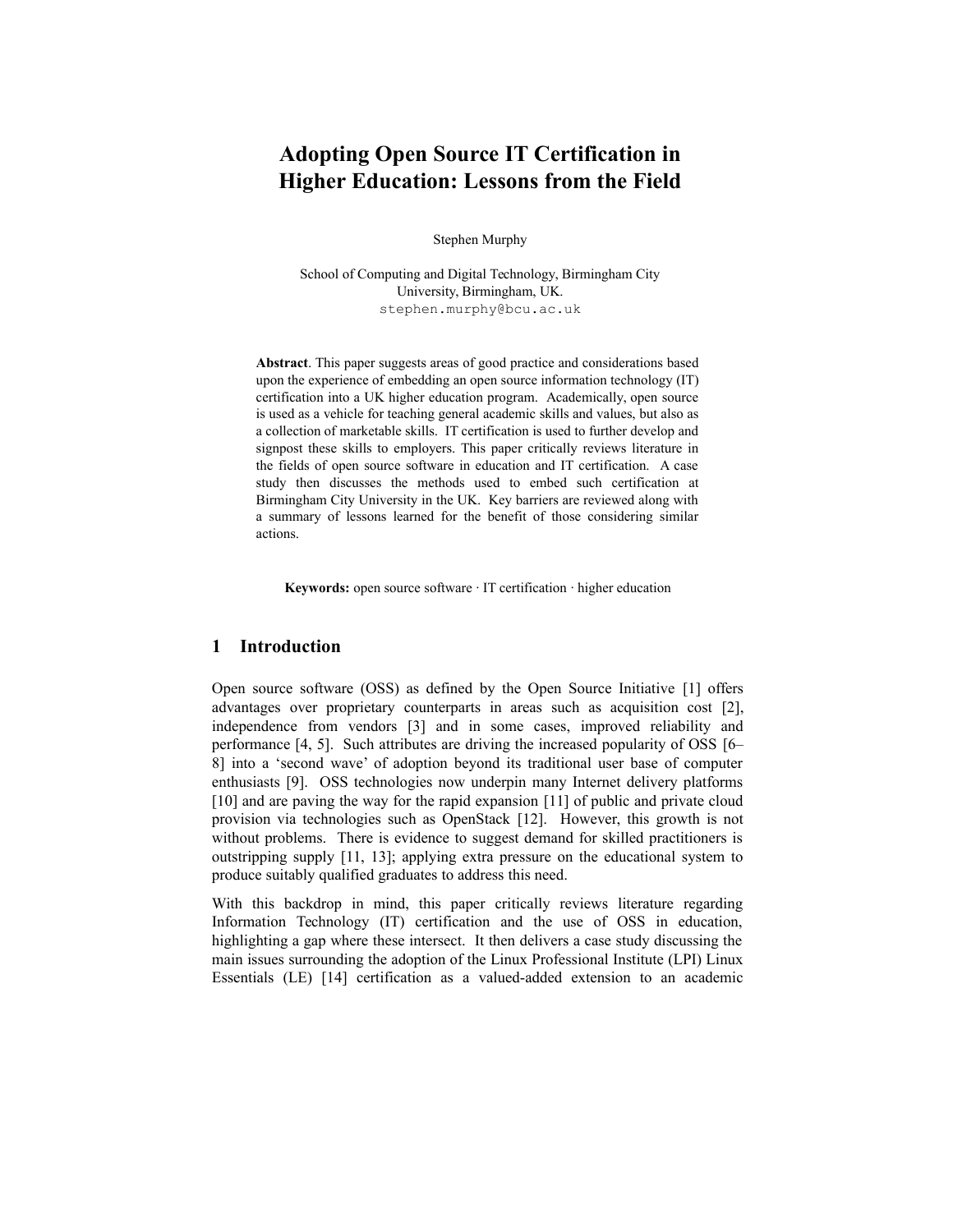#### 2 Stephen Murphy

curriculum at Birmingham City University (BCU) in the UK. It will then go on to identify lessons learned from this experience and areas where work is still needed.

## **2 Literature Review**

### **2.1 The Role of Certification in Higher Education**

Higher Education (HE) worldwide is coming under greater scrutiny than ever before [15–19]. Taking the UK as an example, there have been concerns [17] over the effectiveness of degrees generally [20] and the employment prospects for computing graduates in particular [21]. This has led to a focus on general employability and industry-relevant practical skills [22]. One method to signpost programs containing such skills is professional body accreditation through institutions such as the British Computer Society or the Institution of Engineering and Technology. However, such bodies may have limited international currency and while they are a broad assurance of overall 'quality' [23], they do not signpost any specific skill to an employer. Additionally, it has also been argued that such accreditation schemes can stifle innovative program design and have limited currency with students [24].

While accreditation can signpost employable skills, it cannot foster them. Industry placements are an effective approach to developing such skills [25], but the number of computing students taking up such opportunities has declined [26]. Suggested reasons include students not appreciating the benefits and practical issues relating to obtaining and attending placement employment [27]. As this decline limits the utility of placements, parallel methods need to be sought [28], one such being IT certification (henceforth certification) [29].

Certification comes in two broad forms, vendor-specific and vendor-neutral [30]. Vendor-specific certifications are developed and managed by the provider of that technology (e.g. Microsoft and Cisco). Vendor-neutral certifications are commonly offered by independent third parties, with content that is generic to many providers' technologies (e.g. CompTIA, Linux Professional Institute). Both types of certification are valued when hiring IT practitioners [13, 31, 32], so much so that they may be a prerequisite for a position [22]. When not mandated, they may be used to differentiate [33] or quickly short-list suitable candidates [22]. Anecdotal evidence from BCU and elsewhere [32] suggests that even where certification is not officially sought by an employer, it can act a point of positive discussion during the selection process.

## **2.2 Challenges to Embedding Certification**

While there appear to be employability benefits to the inclusion of certification within academic programs [34], few institutions have done this. Some do not consider it the job of HE [35], or consider it beneath the academic rigor of university-level study [34]. This poor perception of certification amongst academics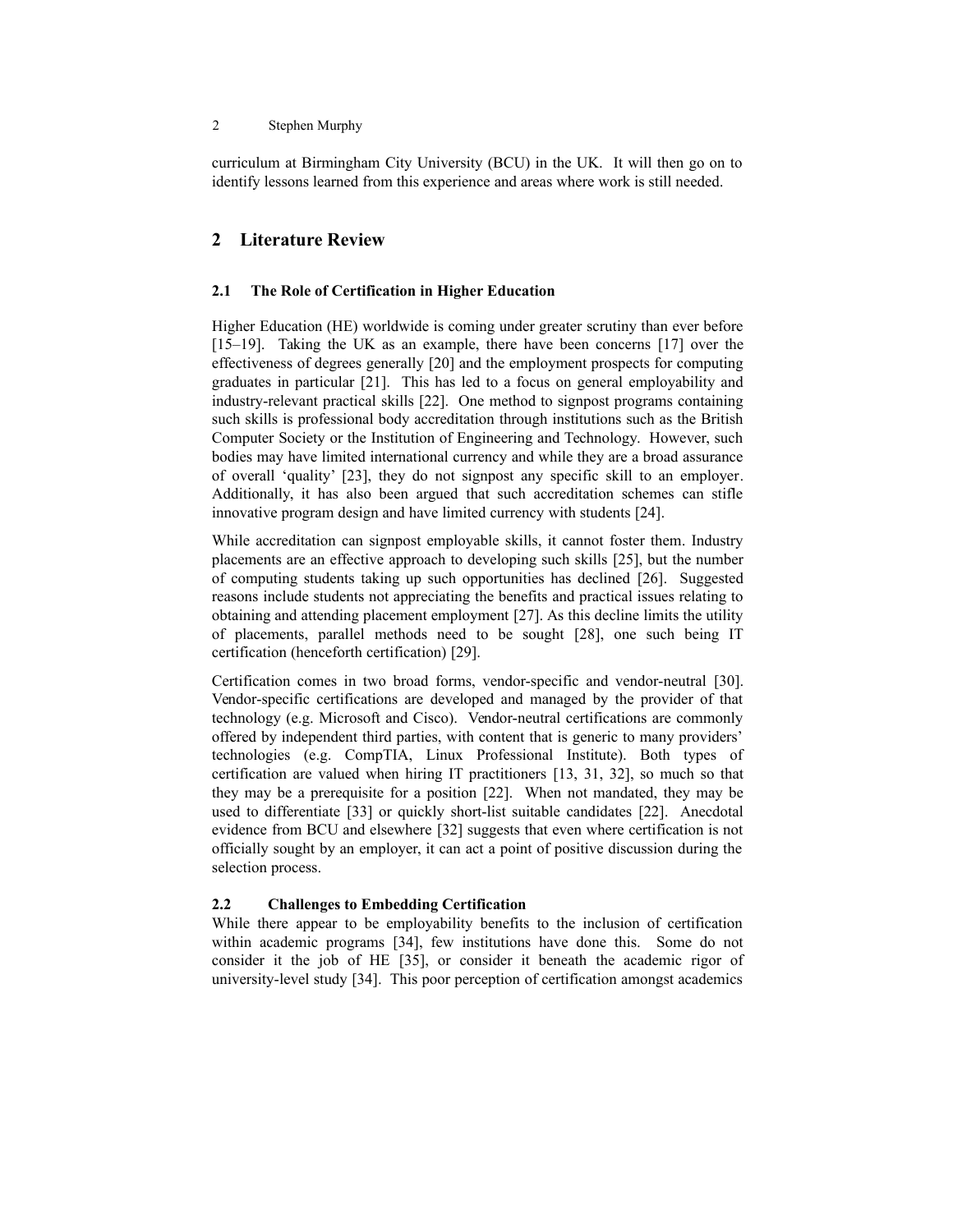in particular may partly be explained by their own lack of understanding, with few holding these qualifications [36]. This negative view contrasts with disciplines such as law and accountancy where external certification is widely accepted [37]. In fact, there is evidence to suggest that HE is the correct place to embed certification. HE provides the theoretical underpinnings to scaffold the practical skills fostered by certification [38], leading to a greater depth of understanding [39] than either type of study alone.

Benefits notwithstanding, the content of some certifications has come under scrutiny. Some vendor-specific exams are narrow and product focused [38], and in some cases have been likened to propaganda [32]; a poor match for academic environments that promote critical thinking. Other exams may rely heavily on the reproduction of facts [40], leading to concerns that candidates may not know how to apply these skills in practice (so called 'paper certifications' [41]). This narrowness and focus on minutiae may contribute to the limited 'shelf life' of the skills taught [20].

As with the adoption of any innovation [42], the process of integrating certification can be challenging [32]. Academics may need to gain the certification themselves, a time-consuming and costly exercise [43]. This is commonly followed by a cycle of re-certification in the following years [39] to maintain qualified status. Changes may be required to the schedule of academic delivery, content, teaching style [29] and possibly even teaching staff. Where substantial commitment is not present, adoption may be reversed [29], leading to dissatisfaction amongst staff and students.

Given the rapid pace of technological change, educational programs delivering certification can date rapidly. The differing pace of change for academic and certification curricula can lead to conflicts [29], and may place additional pressures on those delivering synergized programs to be pro-active in adopting new technologies. Vendor-neutral alternatives have some advantages in this area [30], especially where the certified technologies are relatively stable. Linux may be one such example. Commands familiar to a UNIX administrator of 30 years ago can still be used on the latest distributions of Linux, bringing an element of continuity. When changes do occur, they are usually evolutionary, not revolutionary. This promotes stability in certification content, making them easier to integrate with academic programs.

#### **2.3 Open Source in Education**

OSS is increasingly used for teaching and learning [44]; both for pedagogic and infrastructure purposes. Often, as in industry, OSS is a pragmatic choice. The absence of a license fee permits easy trial [45], experimentation and deployment without a lengthy administrative overhead. This ease of 'trialability' is positively associated with the adoption of many technologies [42]. Pedagogically, OSS is commonly associated with software engineering [46], where such tools are frequently used in industry. There is also preliminary evidence to suggest that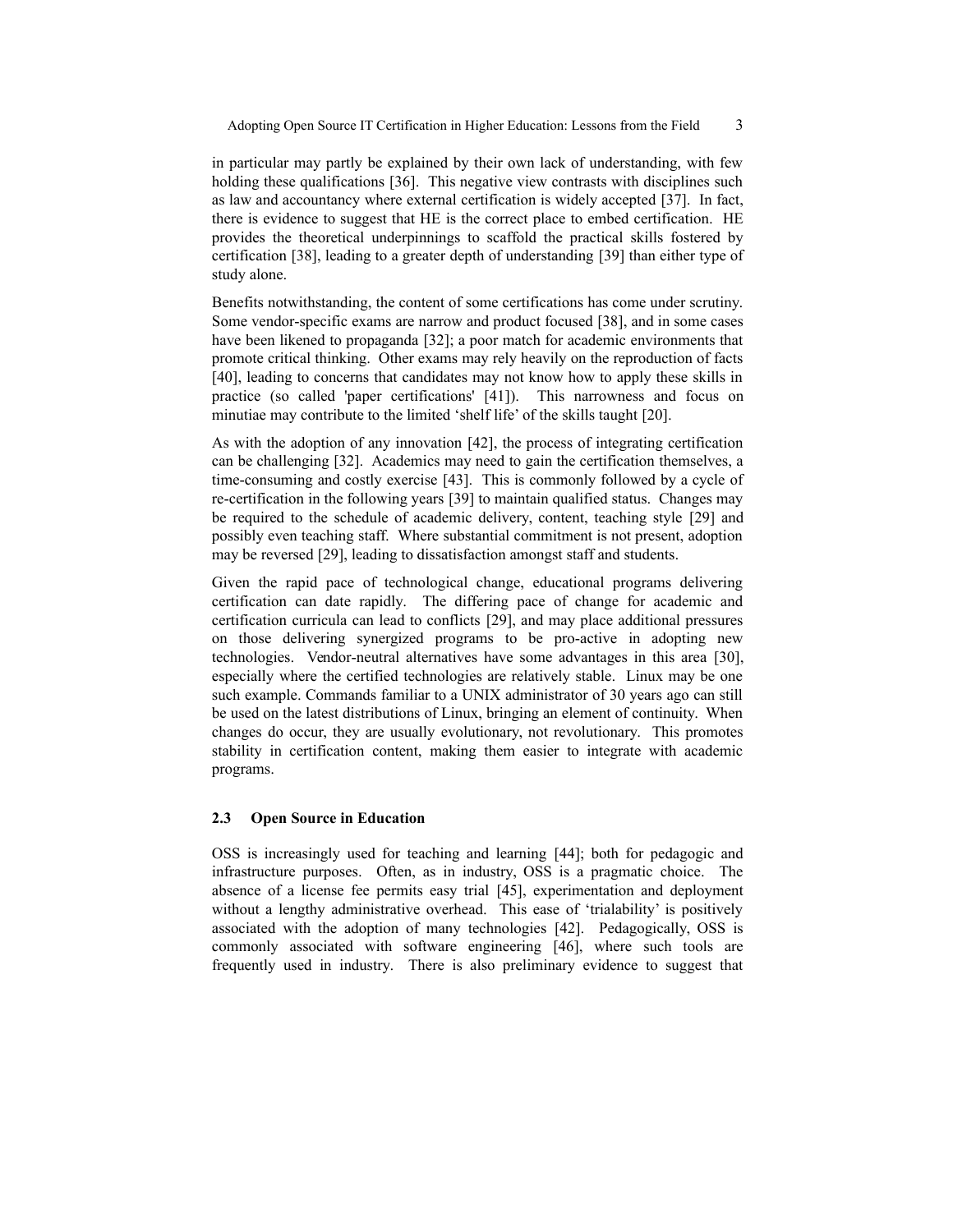participation in OSS development communities can foster employable skills such as communication and team working in a way that complements a formal education [47]. Participation in OSS projects has also been cited as a method to give students realistic challenges within their studies [48] or even as a 'virtual placement' in lieu of formal work experience [49].

There are numerous degree programs now teaching OSS principles and practices [50], and some have implemented 'self-certification' of OSS skills on an institutional basis [46]. However, unlike third party certification, this could suffer from limited currency in the job marketplace [32]. The author can find no work where OSSspecific skills have been verified via third-party certification, perhaps partially explaining the apparent lack of skilled practitioners in the eyes of some employers. To partly fill this gap, the following case study outlines how OSS vendor-neutral certification was integrated into a UK degree program and the lessons learned from that process.

## **3 Case Study**

Two academic modules (discrete study elements) are the basis for this case study at BCU in the UK. Both modules supply similar outcomes on different computing degree programs, aiming to teach theoretical and practical skills relating to systems administration, computer networking, OSS concepts and transferable problem solving skills. The modules reference other subjects of study to allow synthesis of concepts and deep learning [51].



## <span id="page-3-0"></span>**Fig 1.** Module delivery pattern

Figure [1](#page-3-0) shows the pattern of delivery utilized in the 2014/15 academic year. The academic portion of the modules are delivered via a one-hour slot in a traditional lecture theater and two hours in a computer lab, every week, for 12 weeks. The lecture session makes use of audience participation and flipped learning principles [52]. Students investigate OSS culture and projects outside of class and feed-back to the group during the lecture slot. The lab sessions develop practical skills by utilizing Linux virtual machines on an OSS virtualization platform, allowing students to easily re-create the lab environment on their own computers. Students are encouraged to work in small groups and peer-teach. Model solutions are provided in written and video format to allow self [53] and peer-assessment.

For practical administrative reasons, as well as the academic reasons previously discussed, the certification exam is not used for academic assessment. Summative assessment for the modules utilizes a combined theory and problem solving practical exam, delivered using the University's virtual learning environment (VLE). An

<sup>4</sup> Stephen Murphy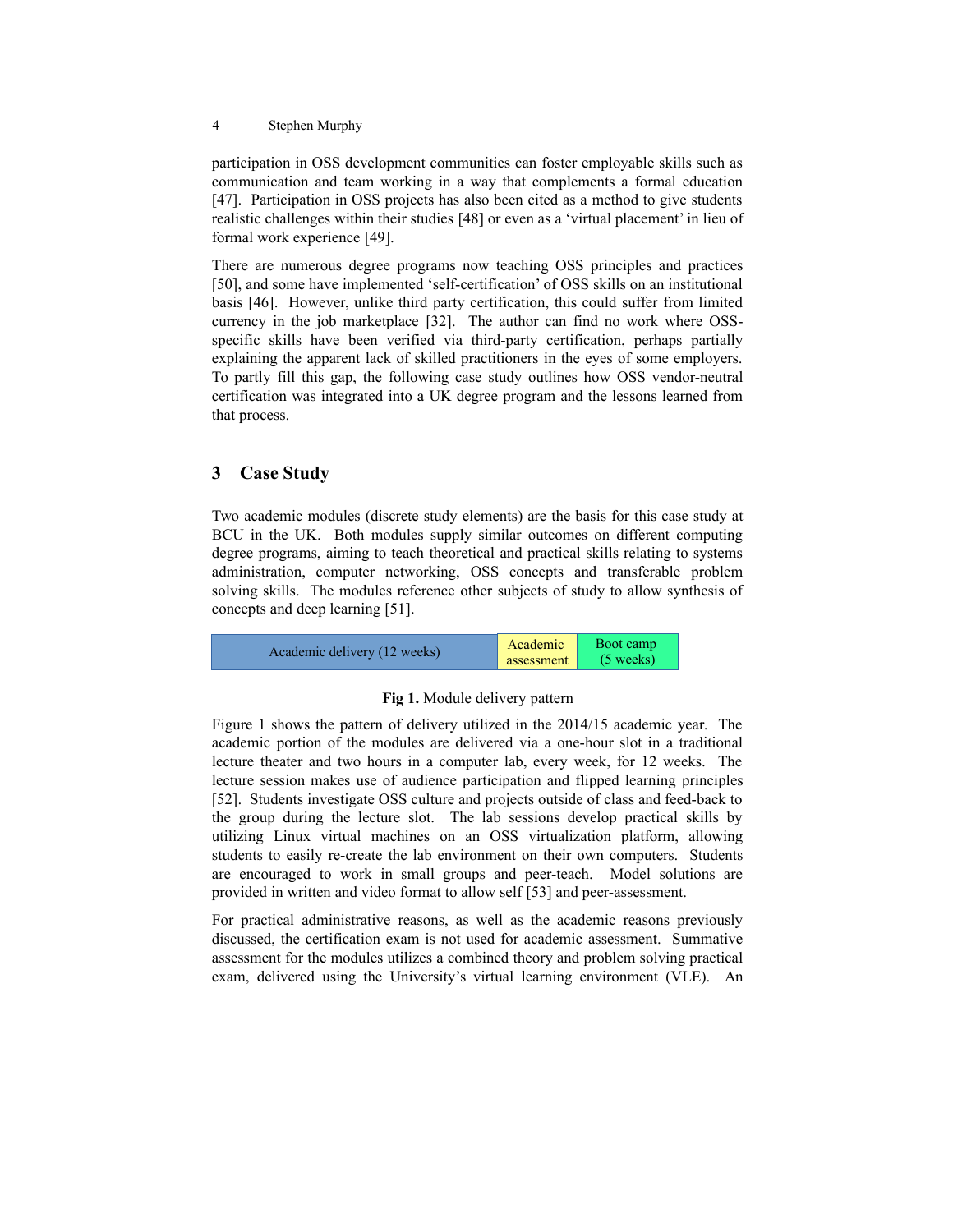Adopting Open Source IT Certification in Higher Education: Lessons from the Field 5

evaluative coursework exercise has also been used in the past in one of the modules to enhance the critical analysis skills of students.

The module content aligns to the LPI LE [14] certification program. This is a vendor-neutral, entry-level certification covering Linux system administration and general OSS skills. The certified material forms a subset of the material taught on the academic modules, with certification used as external verification of OSS skills. To facilitate the process of certification, students optionally attend a certification 'bootcamp' that follows on from the academic element of the module. The bootcamp program revises key exam topics and focuses on the further developing the skills needed to pass the certification exam. A variety of methods are used to prepare students for certification [54], but emphasis is placed on practical exercises and formative feedback via the use of practice questions. This means the face-to-face session are used as troubleshooting surgeries, rather than opportunities to 'deliver' content. In the penultimate week, students attempt a mock exam with the final week being the certification exam itself, facilitated by the University's own LPI test center.

#### **3.1 Discussion of Key Adoption Challenges**

#### **Choosing a Certification – Philosophy and Practicality**

Choosing the right certification to adopt is a critical decision. Factors such as currency in the employment market need to be considered, but one of the most important is the match between the philosophy of the certification and the academic program. It is rare that curricula are designed from scratch, so there needs to be some synergy between the existing academic approach and the certification; or a willingness to make this the case. Unsuitable certification cannot be successfully 'bolted on' to an academic program.

At BCU, a number of 'big-name' Linux certifications were investigated, but all were found to be too expensive to run or prescriptive in their approach at that time. They also offered a 'vendor's eye view' of the world, which was at odds with the focus of the academic curricula. At the time, the only vendor-neutral solution offering progression beyond one certification was the LPI program, and this is the scheme that was adopted. Two important aspects of the LPI offering are that their certifications are developed using open source principles and that a new certification was being designed with the academic environment in mind (Linux Essentials). The latter point was important, as this led to lower exam costs and aided the University's facilitation of the certification process. The LPI also had a pragmatic approach to what preparation resources could be used and had clear certification life cycles [55], ensuring flexibility of academic delivery could be maintained.

#### **Content Alignment and Difficult Choices**

Students are busier than ever, with the pressure on their finances leading many to work long hours to support themselves through their studies [56]. With this in mind, additional work, over and above their compulsory academic studies may be viewed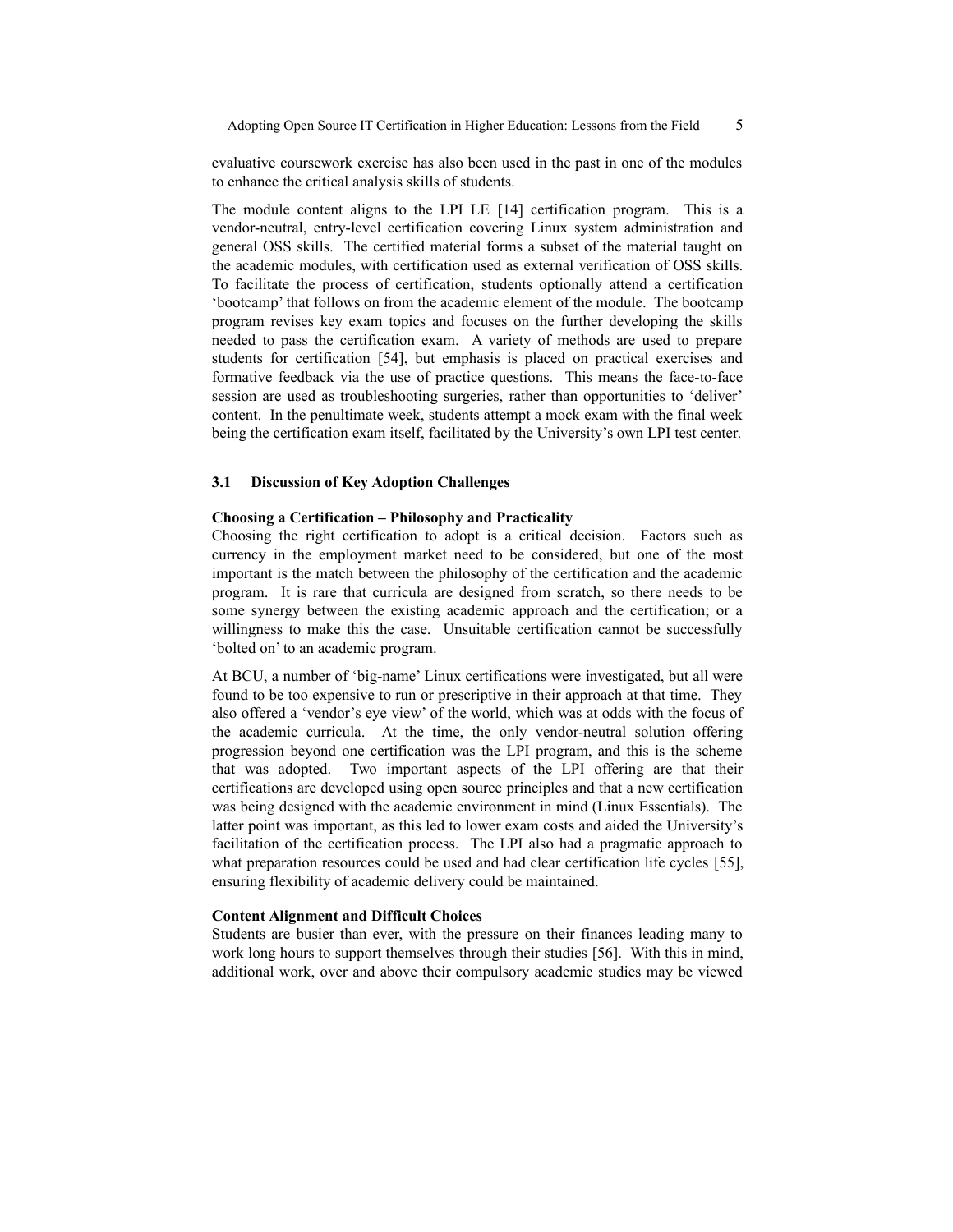with skepticism and will need to be visibly advantageous. This makes aligning the academic and certification content one of the main objectives to foster participation and success.

For the example presented here, the content of the modules is well-aligned to that of the LE certification, but there are differences. Academic degrees should provide high-level cognitive skills and it is felt that they should be distinct from training courses for specific technologies [39]. One of the major issues with offering certification in academic programs is also one of its major benefits, namely the detailed knowledge required to pass a certification exam. Much of this knowledge may be at an academically low level on Bloom's taxonomy [57], making it hard to justify the use of such exams as part of a HE academic assessment process. Because of this, the decision was taken to separate the certification process from the academic assessment completely. While this may be detrimental to promoting participation in certification, it does resolve some concerns regarding both the rigor [58] and security [59] of certification exams.

#### **The Right Support at the Right Time**

When BCU initially trialed the LE exam in 2011/12, no structured support was offered for certification. Students who sat the exam found it challenging, something identified by others who have embedded certification [54]. This may be due to the disparity between the format and expectations of such exams and academic assessments. Whatever the reason, it was clear that additional support would be needed.

In industry, certification training is traditionally delivered via short, highly focused courses [43], sometimes called bootcamps. While the students already had much of the required skills and knowledge needed, the idea of using a bootcamp was compelling. However, deciding the timing and duration of this bootcamp proved challenging, and various formats were considered. One model that was quickly rejected due to resourcing and educational veracity concerns was the high intensity one week 'burst'. Between the initial bootcamp in 2012/13 and the latest in 2014/15, both the time within the academic calendar and duration have been adjusted.

Duration proved the easiest problem to solve. During the first iteration in 2012/13, a three-session bootcamp was offered, but students indicated that they would like additional support. A further two weeks were added, and this format has been used since then. The positioning within the academic calendar proved more problematic. Term-time offerings were initially popular, but led to large drop-outs due to conflicts with academic assessment schedules. The availability of both staff and labs was also limited due to academic commitments. Bootcamps in the summer period seemed ideal, but some students reported issues with the availability of accommodation and conflicts with family and work commitments. After much debate, the summer option was retained, as participation in the certification exam seemed to be higher at this time of year.

<sup>6</sup> Stephen Murphy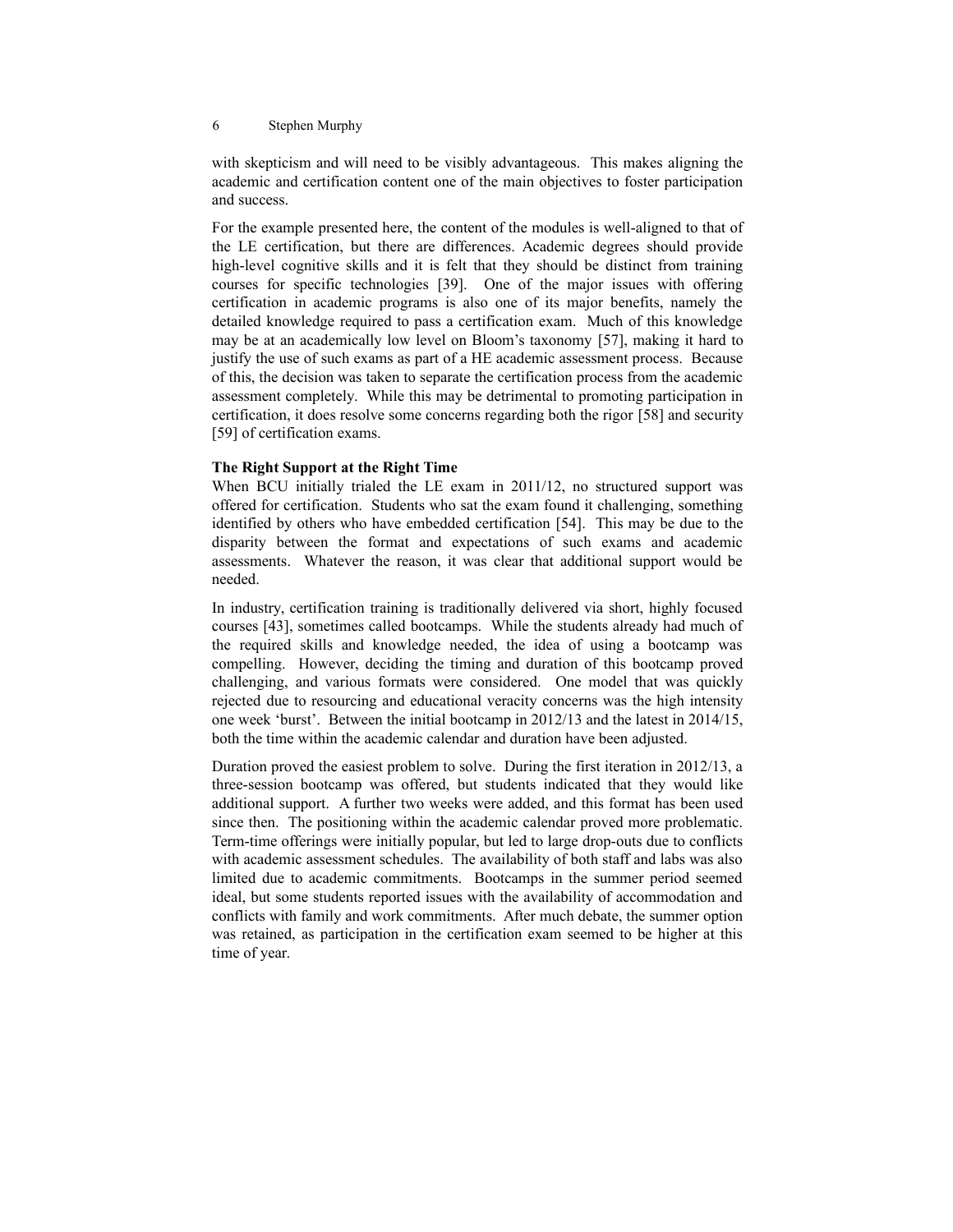#### **Participation**

While the idea of certification appeals to students, participation in the final exam is an area where improvement is needed. Those that engage with the post-course certification are generally successful, with 95% of those who attempted the exam achieving certification in 2015. However, the numbers attempting the exam are limited. In 2015, around 190 students were eligible to attend the bootcamp, but only around 11% sat the certification exam. While this may seem low, this compares favorably with published participation rates [54], suggesting this is a generic rather than local issue.

One major barrier to participation is the cost of sitting a certification exam [60]. Certification is not currently considered a core part of the students' learning at the university, so is not covered in their tuition fees. One of the factors leading to the selection of the LE certification was its low cost, but any cost to the student is still a barrier to participation. This has been partially ameliorated by students competing for funded exam vouchers, but these are limited in number. New funding models and incentives are being investigated with a view to increasing the numbers of potential participants.

#### **3.2 Summary of Lessons Learned**

The literature shows that some attempts to embed certification have been unsuccessful [29] due to practical issues and philosophical objections. Some of these have been discussed in detail above, but others are also worthy of consideration and are summarized below:

- 1. Certification is challenging, so commitment is needed from the institution and staff to maximize the chance of student success. Half-hearted commitment will lead to dissatisfied staff and students. Those teaching and advising students need to have a good understanding of the benefits and practices of certification and ideally need to hold the qualification themselves. This will require a program of staff and resource development prior to offering certification to students.
- 2. Ensure that the academic and certification syllabuses are well-aligned. The greater this disparity, the harder it will be for students to succeed.
- 3. 'Sell' the benefits of participation to students. Able students may see the benefits for themselves, but others may need convincing. Consider using alumni to assist in this activity.
- 4. Check that the chosen certification provider does not mandate or restrict what resources must be used during preparation. Many vendor and thirdparty materials utilize a didactic approach to content delivery, which students familiar with a more participatory approach, may find unappealing. The ability to customize delivery and select appropriate resources is therefore essential.
- 5. Preparation for certification is not just a class based activity, personal study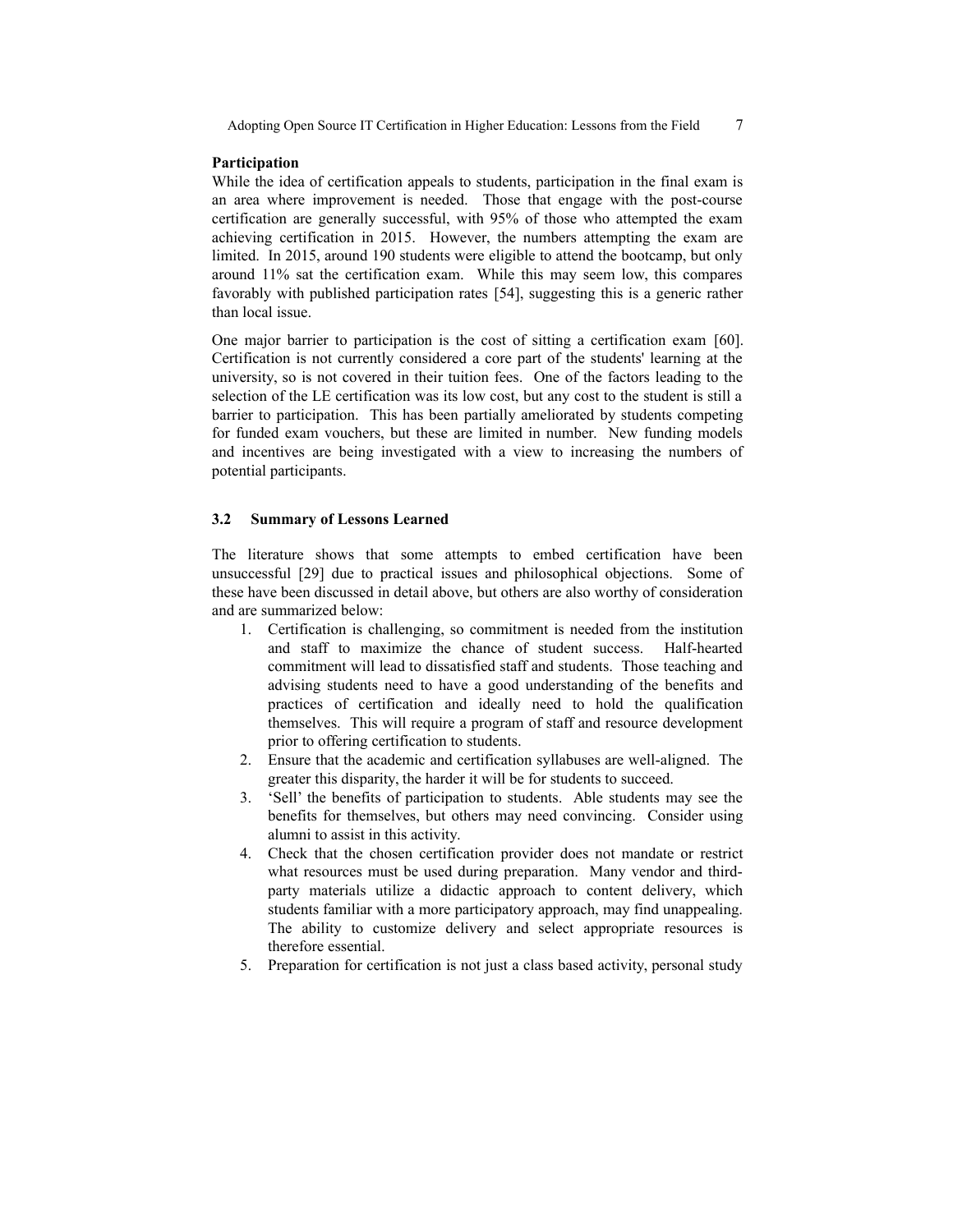#### 8 Stephen Murphy

is a necessity. Books, software, labs and practice questions need to be accessible as and when needed by students.

- 6. Offer coaching in certification exam techniques, as well as content. This may form part of the academic program itself, or be add-on support, such as a bootcamp. Many students will not be familiar with the customs and practices of certification and will need help to perform at their best.
- 7. Time delivery of support such that the students can focus their attention on it sufficiently. While there is no perfect time, some times are better than others and this will need to be identified on a local basis.
- 8. Look at factors surrounding the academic environment such as availability of student accommodation outside term time, student workloads and resource availability. These are issues that can impinge upon participation.
- 9. If certification is optional, offer incentives to participate (free exam vouchers, prizes, etc.). While the benefits of participation should be enough by themselves, pressures on modern students mean they may not be sufficiently tempting on their own.

## **4 Conclusions and Future Work**

Despite being an imperfect solution, certification can form part of a valuable employability package for HE students. It offers the dual benefit of fostering and signposting the skills needed by employers, making it a useful method of embedding employable skills into an academic program. This paper has outlined some of the methods by which BCU has successfully embedded and aligned the LE certification as part of its students' learning journey.

In this institution (as elsewhere [29]), the separation of certification from the academic element via means of a bootcamp has been found to aid in the certification process. This has helped to clarify student priorities and ensure that academic rigor and high-level skills are maintained. However, the alignment between academic and certification syllabuses is essential to ensure students can achieve certification success with a modest outlay of additional effort. As elsewhere [61], factors such as the timing of support, staff commitment and qualifications as well as the academic and social environment have been found to be significant in ensuring successful outcomes. However, challenges remain surrounding certification costs and participation rates, underlining that they should form part of a suite of employability measures, and not be the only solution.

To tackle some of these issues, we encourage further work to understand and mitigate barriers to student participation in certification. It would also prove instructive to have a better picture of whether it is the content of the certification itself that appeals to employers or the fact that the student has extended their studies beyond the required minimum, and whether there are generic factors that differentiate certifications in the eyes of an employer.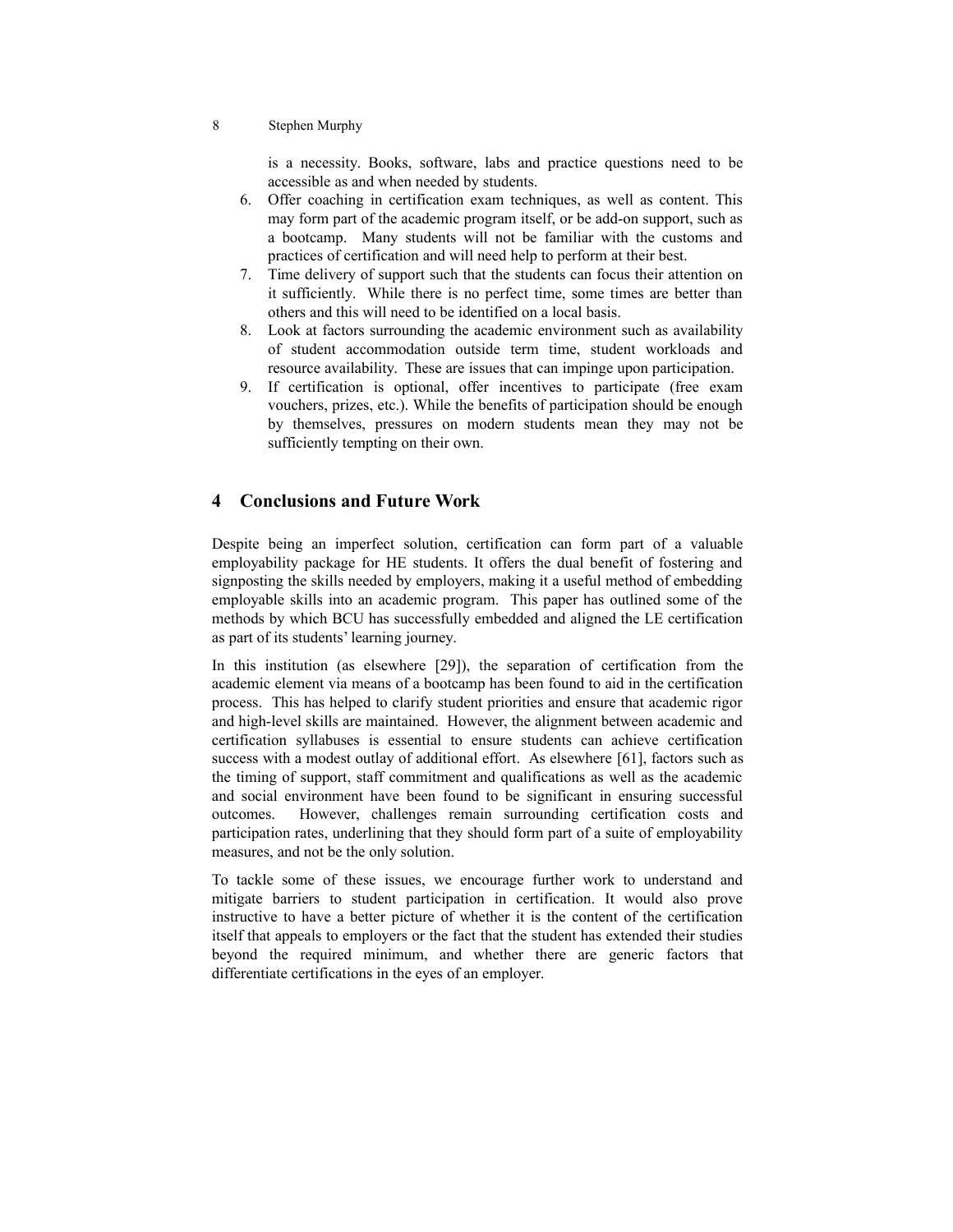Adopting Open Source IT Certification in Higher Education: Lessons from the Field 9

### **5 References**

- 1. Open Source Initiative: The Open Source Definition (Annotated), https://opensource.org/osd-annotated.
- 2. Williams van Rooij, S.: Adopting Open-Source Software Applications in U.S. Higher Education: A Cross-Disciplinary Review of the Literature. Rev. Educ. Res. 79, 682–701 (2009).
- 3. Kuechler, V., Jensen, C., Bryant, D.: Misconceptions and Barriers to Adoption of FOSS in the US Energy Industry. In: Petrinja, E., Succi, G., El Ioini, N., and Sillitti, A. (eds.) Open Source Software: Quality Verification. pp. 232–244. Springer, Berlin (2013).
- 4. Raymond, E.S.: The Cathedral and the Bazaar. First Monday. 3, (1998).
- 5. Boulanger, A.: Open-Source Versus Proprietary Software: Is One More Reliable and Secure Than the Other? IBM Syst. J. 44, 239–248 (2005).
- 6. Gartner: User Survey Analysis: Open-Source Software, Worldwide. Gartner, Stamford (2008).
- 7. Gartner: Gartner Survey Reveals More than Half of Respondents Have Adopted Open-Source Software Solutions as Part of IT Strategy, http://www.gartner.com/newsroom/id/1541414.
- 8. Black Duck Software: The Ninth Annual Future of Open Source Survey, https://www.blackducksoftware.com/future-of-open-source.
- 9. Choi, N., Chengalur-Smith, I.: An Exploratory Study on the Two New Trends in Open Source Software: End-Users and Service. In: Sprague Jr, R.H. (ed.) 42nd Hawaii International Conference on System Sciences, 2009. HICSS'09. pp. 1– 10. IEEE (2009).
- 10. Netcraft: November 2014 Web Server Survey, http://news.netcraft.com/archives/2014/11/19/november-2014-web-serversurvey.html.
- 11. Rightscale: State of the Cloud Report. Rightscale, Santa Barbara (2016).
- 12. Openstack: User Stories » OpenStack Open Source Cloud Computing Software, http://www.openstack.org/user-stories/.
- 13. Linux Foundation: Linux Jobs Report 2015. Linux Foundation, San Francisco (2015).
- 14. Linux Professional Institute: Linux Essentials Linux Professional Institute, https://www.lpi.org/certification/linux-essentials/.
- 15. The Economist: Not What It Used to Be, http://www.economist.com/news/united-states/21567373-american-universitiesrepresent-declining-value-money-their-students-not-what-it, (2012).
- 16. HM Government: Teaching at the Heart of the System Speeches Gov.uk. , Universities UK, Woburn House, Tavistock Square, London (2015).
- 17. Dearing, R.: Dearing Report 1997 Full Text. HM Government, London (1997).
- 18. Douglas, J.A., Douglas, A., McClelland, R.J., Davies, J.: Understanding Student Satisfaction and Dissatisfaction: An Interpretive Study in the UK Higher Education Context. Stud. High. Educ. 40, 329–349 (2015).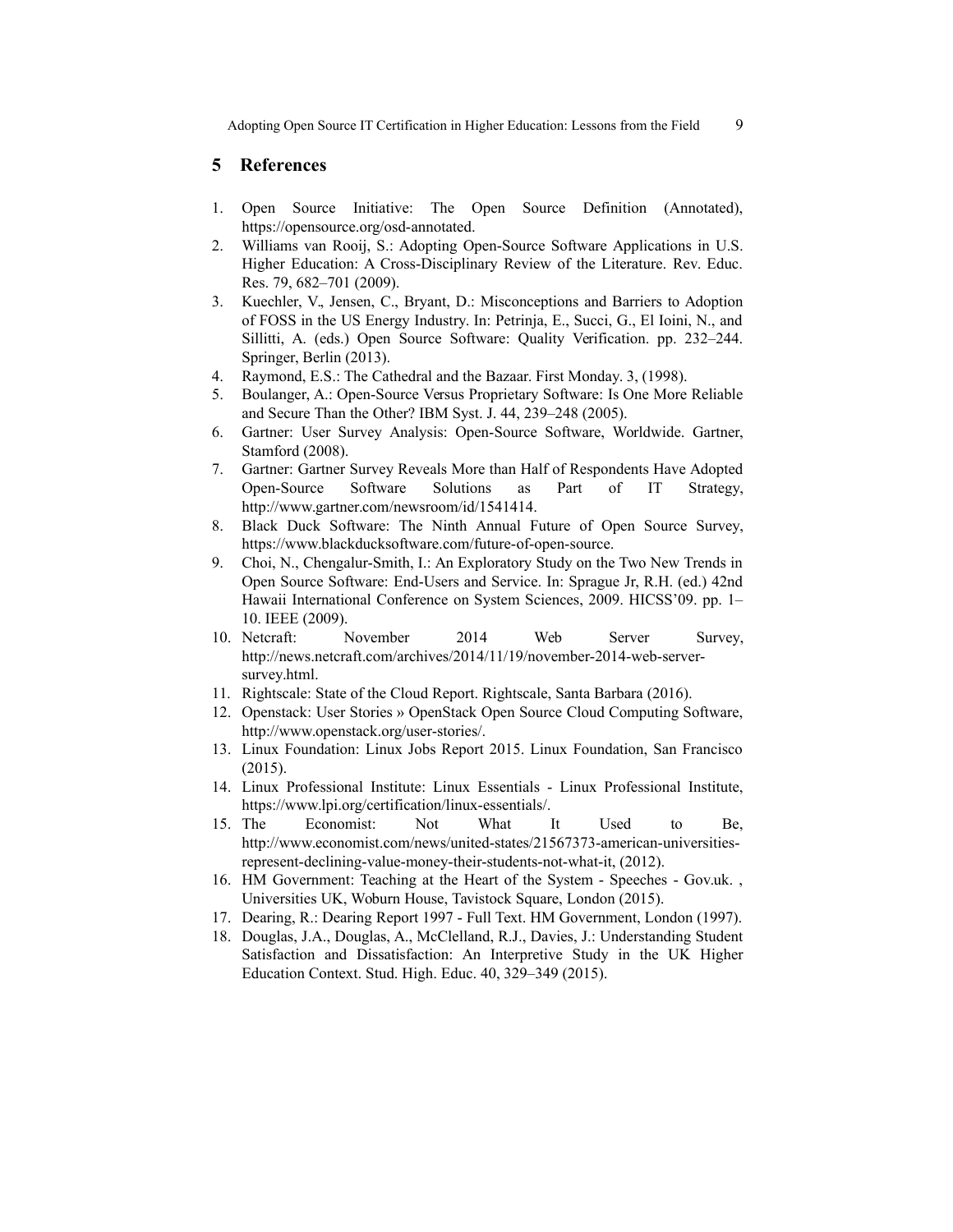- 10 Stephen Murphy
- 19. Higher Education Policy Institute, Higher Education Academy: The HEPI-HEA 2015 Student Academic Experience Survey. Higher Education Policy Institute and Higher Education Academy, York (2015).
- 20. Archer, W., Davison, J.: Graduate Employability. The Council for Industry and Higher Education, London (2008).
- 21. Hetrick, S.: What's Wrong with Computer Scientists?, http://www.software.ac.uk/blog/2013-10-31-whats-wrong-computer-scientists.
- 22. Robin, G.J.: Do Companies Look for Education, Certifications or Experience: A Quantitative Analysis. In: Proceedings of the 49th SIGMIS Annual Conference on Computer Personnel Research. pp. 1–5. ACM, San Antonio (2011).
- 23. Reichgelt, H., Yaverbaum, G.: Accountability and Accreditation: Putting Information Systems Accreditation into Perspective. Commun. Assoc. Inf. Syst. 20, 27 (2007).
- 24. Sommerville, I.: BCS Accreditation Considered Harmful, http://iansommerville.com/systems-software-and-technology/bcs-accreditationof-computer-science-degree-courses/.
- 25. Patel, N., Brinkman, W.-P., Coughlan, J.: Work Placements and Academic Achievement: Undergraduate Computing Students. Educ. Train. 54, 523–533 (2012).
- 26. Education for Engineering: Sandwich Courses in Higher Education a Report on Current Provision and Analysis of Barriers to Increasing Participation. Education for Engineering, London (2011).
- 27. Banga, K., Lancaster, T.: Addressing the Challenges Computing Students Face in Completing a Placement Year. Presented at the HEA STEM Conference , Birmingham (2013).
- 28. Hepworth, S., Beaumont, C., Halligan, D., Allanson, M.: Strategic Enhancement Programmes Embedding Employability into the Curriculum: An Evaluation of Practice in 3 Departments at Edge Hill University. Higher Education Academy, York (2015).
- 29. Rob, M.A.: IT Certification: Demand, Characteristics and Integration into Traditional University MIS Curriculum. Commun. IIMA. 14, 2 (2014).
- 30. Bird, D.: Certified Paths to Success, http://www.informit.com/articles/article.aspx?p=23281.
- 31. Wireschen, D., Zhang, G.: Information Technology Certification Value: An Initial Response from Employers. J. Int. Technol. Inf. Manag. 19, 89–109 (2010).
- 32. Koziniec, T., Dixon, M.W.: ICT Industry Certification: Integration Issues for Post-Secondary Educational Institutions in Australia. In: Informing Science. pp. 831–838. The USENIX Association, Cork (2002).
- 33. Prabhakar, B., Litecky, C.R., Arnett, K.: IT Skills in a Tough Job Market. Commun. ACM. 48, 91–94 (2005).
- 34. Schlichting, C., Mason, J.: Certification Training and the Academy. J. Comput. Sci. Coll. 20, 157–167 (2004).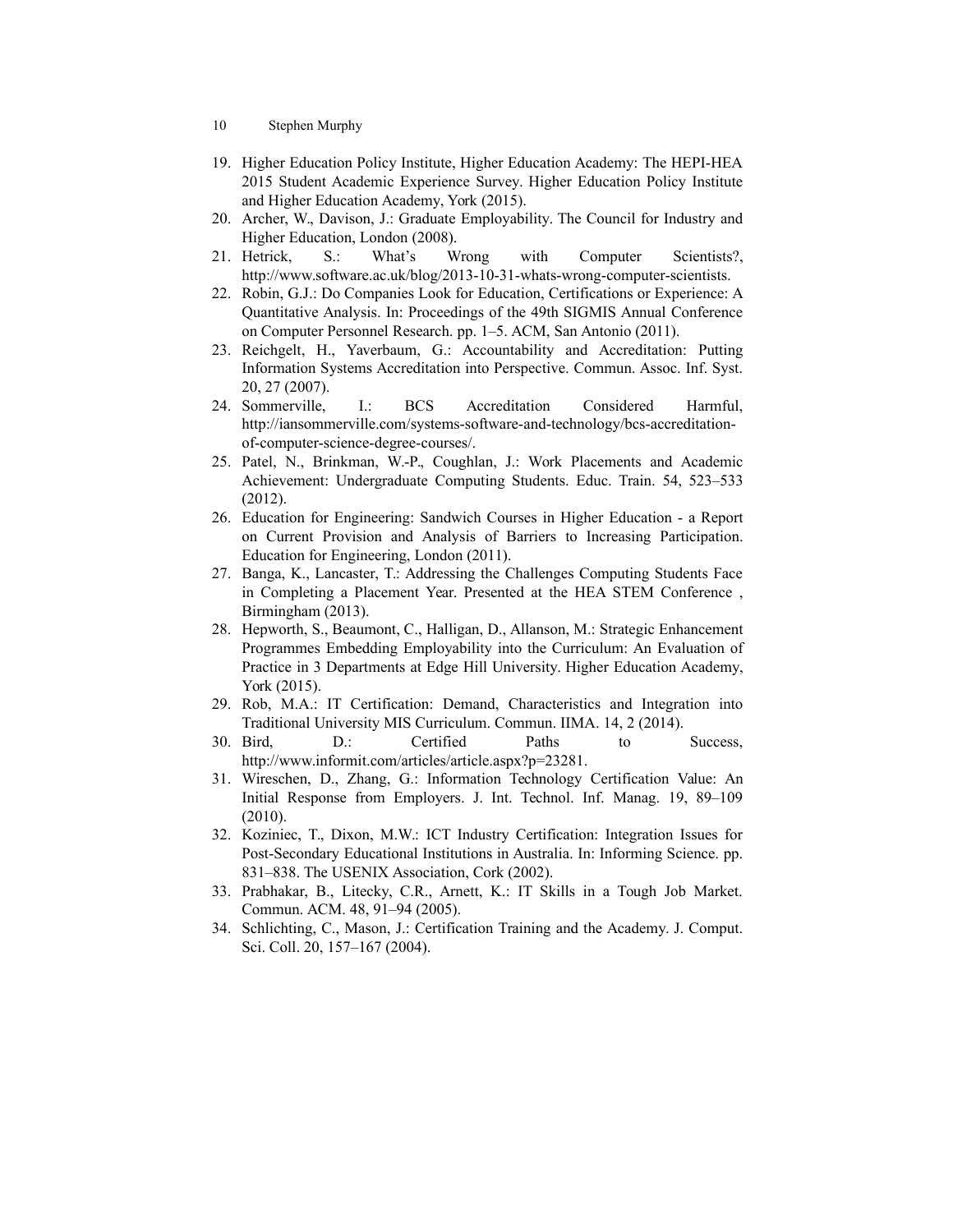Adopting Open Source IT Certification in Higher Education: Lessons from the Field 11

- 35. Schlichting, C., Mason, J.: The Computer Curriculum and Certification: A Proposal. J. Comput. Sci. Coll. 20, 84–91 (2005).
- 36. Coelho, J.V.P.: Competence Certification as a Driver for Professional Development: An IT-Related Case-Study. In: EDUCON 2010 – Annual Global Engineering Education Conference The Future of Global Learning in Engineering Education. pp. 81–88. EDUCON, Madrid (2010).
- 37. Ray, C., M., McCoy, R.: Why Certification in Information Systems? Inf. Technol. Learn. Perform. 18, 1–4 (2000).
- 38. Randall, M.H., Zirkle, C.J.: Information Technology Student-Based Certification in Formal Education Settings: Who Benefits and What Is Needed. J. Inf. Technol. Educ. 4, 287–306 (2005).
- 39. Ortiz, A.: Preparing Undergraduate Students for Java Certification. In: Companion of the 18th Annual ACM SIGPLAN Conference on Object-Oriented Programming, Systems, Languages, and Applications. pp. 178–183. ACM, Anaheim (2003).
- 40. French, M.: Why IT Certification Matters, http://www.techcentral.co.za/why-itcertification-matters/13743/.
- 41. Zadik, J.M., Dittman, K.: Employers Beware: Degrees and Certifications Don't Guarantee the Quality of an Information Technology Applicant. Rev. Bus. Inf. Syst. RBIS. 13, (2011).
- 42. Rogers, E.M.: Diffusion of Innovations. Free Press, New York (2003).
- 43. Frank, C.E., Werner, L.: The Benefit of the CSSLP Certification for Educators and Professionals. J. Comput. Sci. Coll. 26, 49–55 (2010).
- 44. Williams van Rooij, S.: Higher Education Sub-Cultures and Open Source Adoption. Comput. Educ. 57, 1171–1183 (2011).
- 45. Fitzgerald, B.: Open Source Software Adoption: Anatomy of Success and Failure. In: Koch, S. (ed.) Multi-Disciplinary Advancement in Open Source Software and Processes. pp. 1–23. IGI Global, Hershey (2011).
- 46. Papadopoulos, P.M., Stamelos, I.G., Cerone, A.: Using Open Source Projects in Higher Education: A Two-Way Certification Framework. In: Information Technology and Open Source: Applications for Education, Innovation, and Sustainability. pp. 274–280. Springer, Berlin, Heidelberg (2012).
- 47. Fernandes, S., Cerone, A., Barbosa, L.S.: A Preliminary Analysis of Learning Awareness in FLOSS Projects. In: Information Technology and Open Source: Applications for Education, Innovation, and Sustainability. pp. 133–139. Springer, Berlin, Heidelberg (2012).
- 48. Nascimento, D.M., Cox, K., Almeida, T., Sampaio, W., Almeida Bittencourt, R., Souza, R., Chavez, C.: Using Open Source Projects in Software Engineering Education: A Systematic Mapping Study. In: Frontiers in Education Conference, 2013 IEEE. pp. 1837–1843. IEEE (2013).
- 49. García-Peñalvo, F.J., Cruz-Benito, J., Conde, M.Á., Griffiths, D.: Virtual Placements for Informatics Students in Open Source Business Across Europe. In: 2014 IEEE Frontiers in Education Conference (FIE) Proceedings. pp. 1–5. IEEE, Madrid (2014).